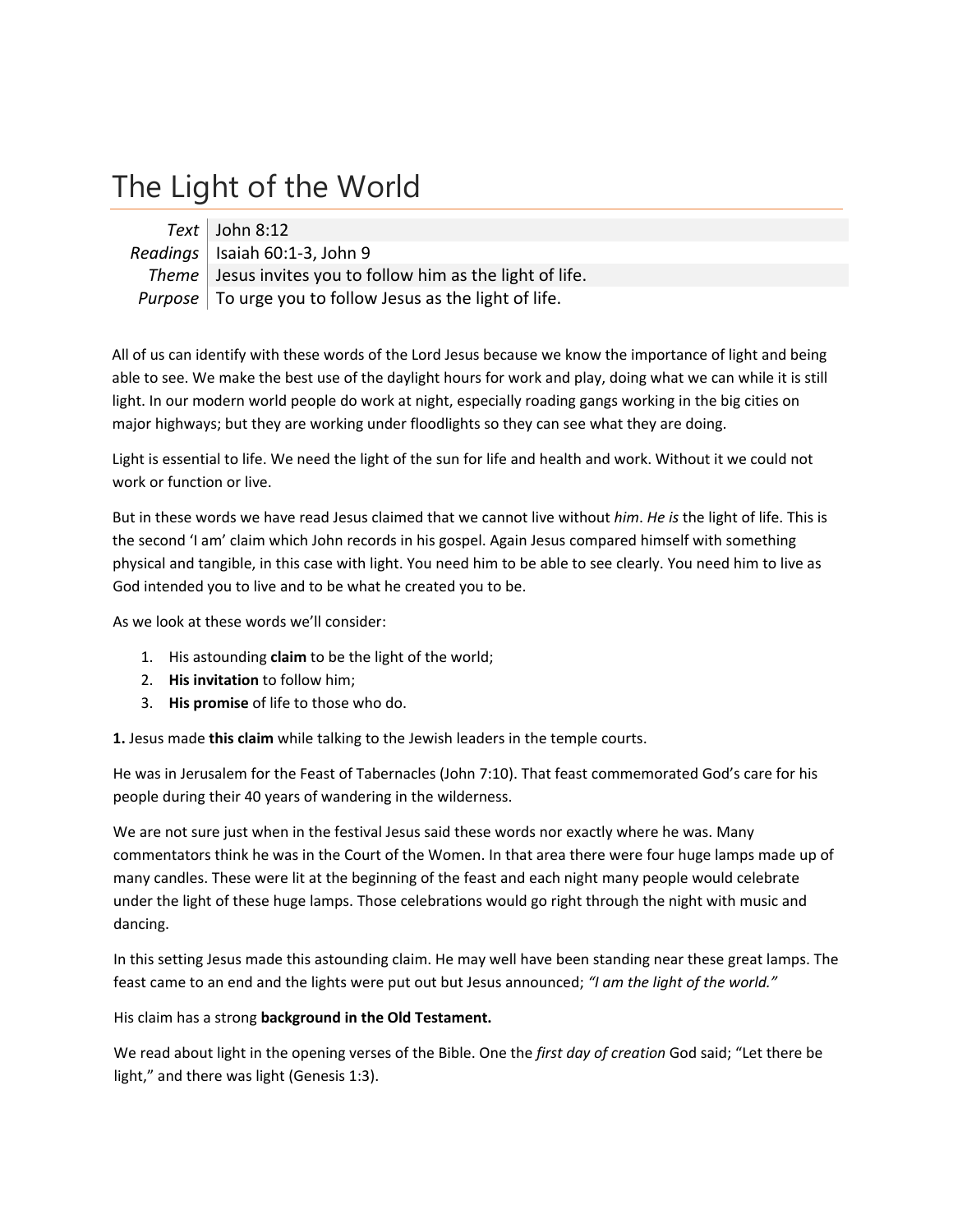Light for Israel was also associated with the *glory of God*; one of the meanings of the word glory is 'light' or 'radiance.'

Light was also connected with *God's law* and truth; Psalm 119:105 ‐ "Thy word is a lamp to my feet and a light to my path."

And light was used of *God himself*; Psalm 27:1 "The Lord is my light and my salvation."

In making this claim to be the light of the world Jesus made a claim to be *God*!

He aligned himself with God's creation, his glory, his word, and his person! God the *Father* was the light and *Jesus* was the light! This is why the Jews immediately challenged him (verse 13); "Here you are, appearing as your own witness, your testimony is not valid." His claim was astonishing and outrageous. How could a mere man say such things?! How could he make such a claim?! Who did he think he was?!

In the rest of this discussion with the Jews recorded in chapter 8 Jesus gave his credentials. He explained that he testified about *himself* (verse 14), that *his Father* testified about him (verse 18), and that his *death* in the future would also prove his claims (verse 28).

Not only did he claim to be the light, but even that he was the light *of the world*!

The prophets of the Old Testament had predicted his. Through Isaiah God had foretold that the Servant of the Lord would be "a light for the Gentiles, that you may bring my salvation to the ends of the earth." (Isaiah 49:6b).

When Jesus was born he was taken to the temple in Jerusalem. There his parents met old Simeon, who praised God that these prophecies had been fulfilled (Luke 2:28‐32) and that the light of the world had come!

Sadly, Jesus came to his own, but his own did not receive him (John 1:11). But after he had ascended into heaven, then the good news about him was proclaimed to the whole world - to Jews and Gentiles, to peoples of all races and places.

That is still going on today. Jesus is continuing to shed his light in the dark cities and regions of this world so that people might have this light of life.

We should note that Jesus is making this claim about himself as a *person*, not as some vague force or power. Listen to these words that appeared as a Christmas meditation written by the Liberal Catholic Church: "The love‐light which the Christ floods the planet each year at Christmas is gradually changing the atomic vibration of the earth, and it is this great out‐pouring of love‐light each year which is the real Christmas gift of Christ to the world."

This quote is typical of the New Age spirituality that is common today. But this is not what Jesus meant. When he said that he was the light of the world he did not mean that he would change its atomic vibration!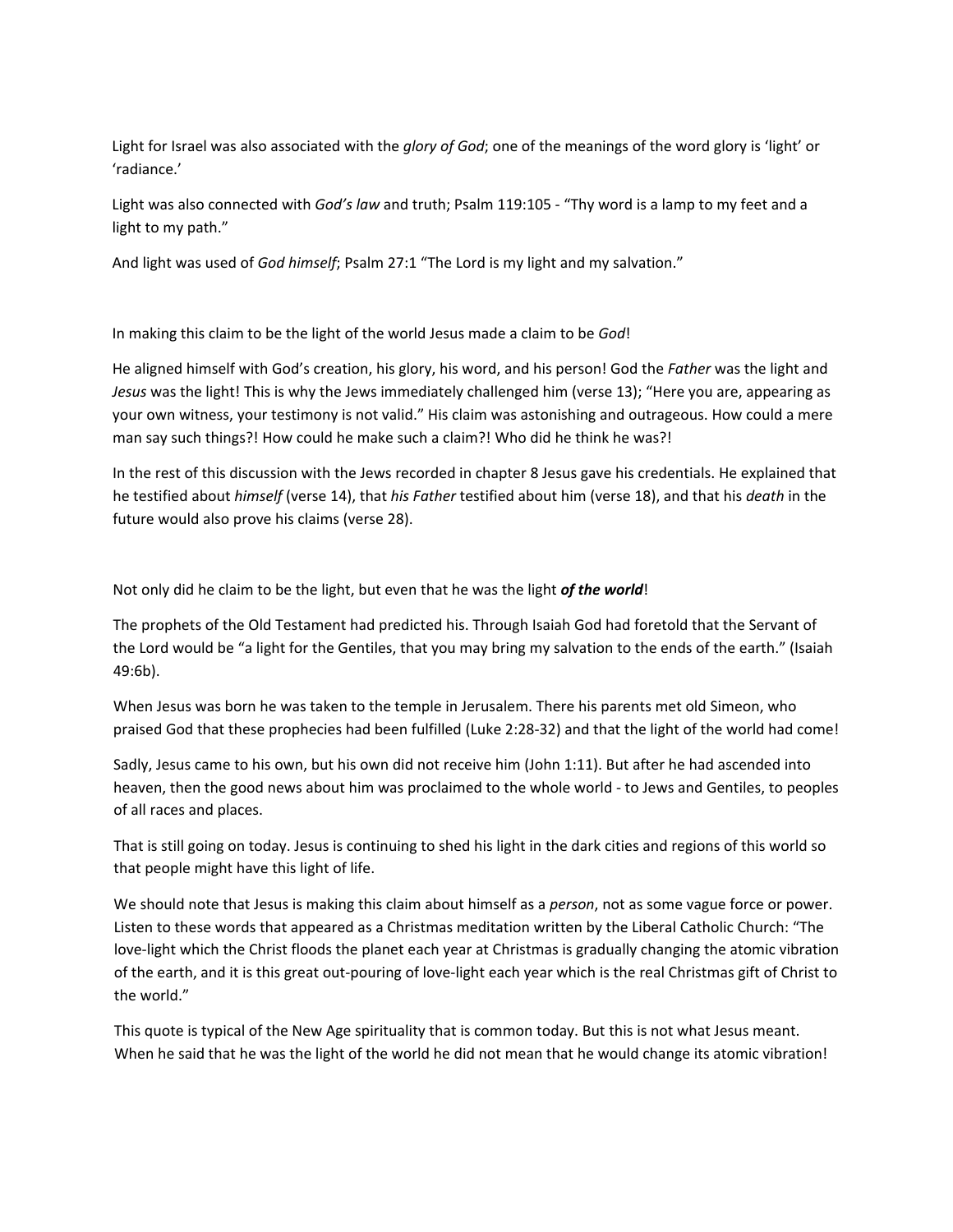Rather he called people to a living relationship with himself as the world's light and he pointed them to a true knowledge of God the Father.

## 2. This brings us to consider **HIS INVITATION** to *follow* him.

During this Feast of Tabernacles the people of Israel remembered how God had led them through the desert. During the day he led them by a pillar of cloud, which symbolised the presence of God, and during the night this changed to a pillar of fire.

Just as the people of Israel had followed the light of this pillar of fire so Jesus urges us to follow him.

If you are going to follow someone you want to be sure that he is **a reliable guide.**

On the West Coast of the South Island you can go for a walking tour on the Fox Glacier. A glacier is a moving object and so the surface changes day by day. Your guide knows what to look for and can choose the best path that will avoid the crevasses and holes in the ice.

If you are going to follow Jesus you want to be sure that he too is a reliable guide, that he knows the proper path, that he can lead you in the right direction.

You can safely follow him because he is the Son of God and the Son of Man. He is divine and human.

*Because he is God* he holds the map; he knows the journey from beginning to end; he knows the route you need to follow.

*And because he is a man* he knows exactly what you will face on the journey. He has travelled this road already. He knows the difficulties and temptations you face. You can rely on him.

The writer of Hebrews urges us to "run with perseverance the race marked out for us. Let us fix our eyes on Jesus, the author and perfecter of our faith." (Hebrews 12:1‐2). You can follow him because he has travelled this path already and he knows the way.

To follow him takes **faith**.

Abraham was listed as one of the great men of faith because he obeyed the Lord when God told him to move to another country. He obeyed and went not knowing where he was going. He trusted God.

A soldier who trusts his commander will follow him into battle; he believes his commander will lead him in the right path. In the same way a Christian who trusts in Christ will follow him through life, no matter where that leads.

Do you trust in the Lord Jesus? Are you following his shining light, or do you prefer your own feeble lamp? Will you keep on following him, every day, through all of life, no matter what that costs?

Because to follow Jesus takes great **commitment**.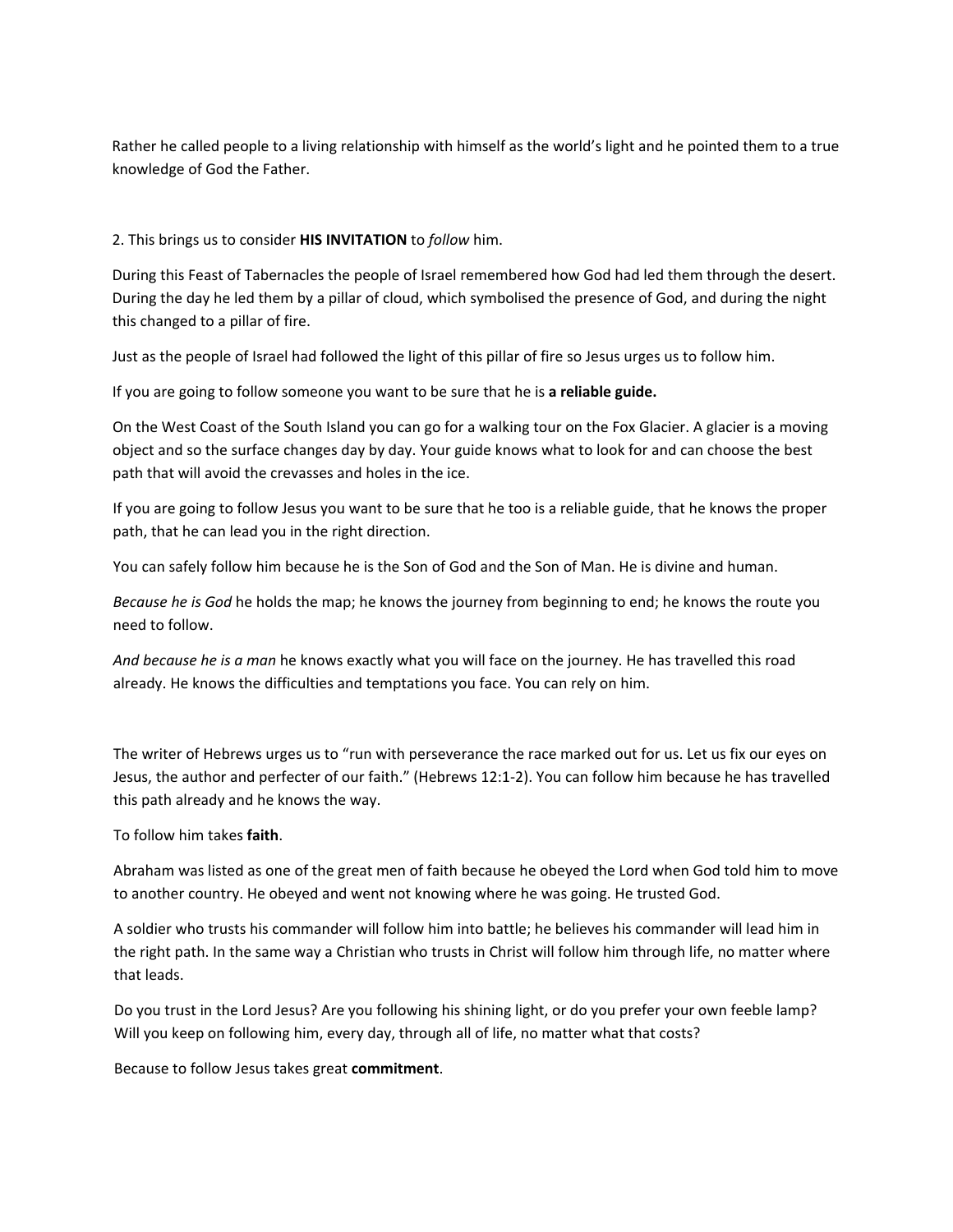Jesus called his disciples to follow him ‐ to leave their nets and their tax collectors booth and whatever they were doing and to become his disciples, to walk in his light.

Jesus calls you to follow him. That will not be easy. He warned people to count the cost. He said that those who followed him would have to deny themselves and take up their cross. In the first century he meant that quite literally ‐ many Christians were crucified for their faith in Jesus. That required courage and conviction.

Jesus invites you, commands you, to follow him. Will you do that? Will you keep it up, not only in the good times, but also when life is difficult?

3. Jesus encourages us to do this with **HIS PROMISE**: "Whoever follows me will never walk in darkness, but will have the light of life." He expresses this negatively and positively.

If you follow me you will **"never walk in darkness."**

"Darkness" describes a world without God ‐ human society in rebellion against its maker. This world is in darkness. We see evidence of that all around us. People live in a moral and spiritual darkness. They are ignorant of God and are disobedient to him.

Paul explained that "The god of this age has blinded the minds of unbelievers, so that they cannot see the light of the gospel of the glory of Christ, who is the image of God." (2 Corinthians 4:4).

In his letter the apostle John described the connection between disobedience and darkness; "Whoever hates his brother is in the darkness and walks around in the darkness; he does not know where he is going because the darkness has blinded him" (1 John 2:11).

This describes many people today, in our own society. They hate each other, they walk around in the darkness, they are blind, they have no idea where they are going, they live in the night.

But Jesus promises that those who believe in him will "never walk in darkness". Instead they **"will have the light of life."**

On the fourth day of creation God created the sun to give light on earth. The constant heat and light of the sun gives warmth and light and life to the plants and animals and people on earth.

What the sun does for the earth, Jesus does for his people - he gives us the light of his truth, the warmth of his presence, and the life he has gained through his death and resurrection. Malachi described him as the "sun of righteousness".

The prophet Isaiah spoke about the coming of Jesus when he wrote; "Arise, shine, for your light has come, and the glory of the Lord rises upon you" (Isaiah 60:1)

If you know the Lord Jesus then you will live in the light and you will see clearly.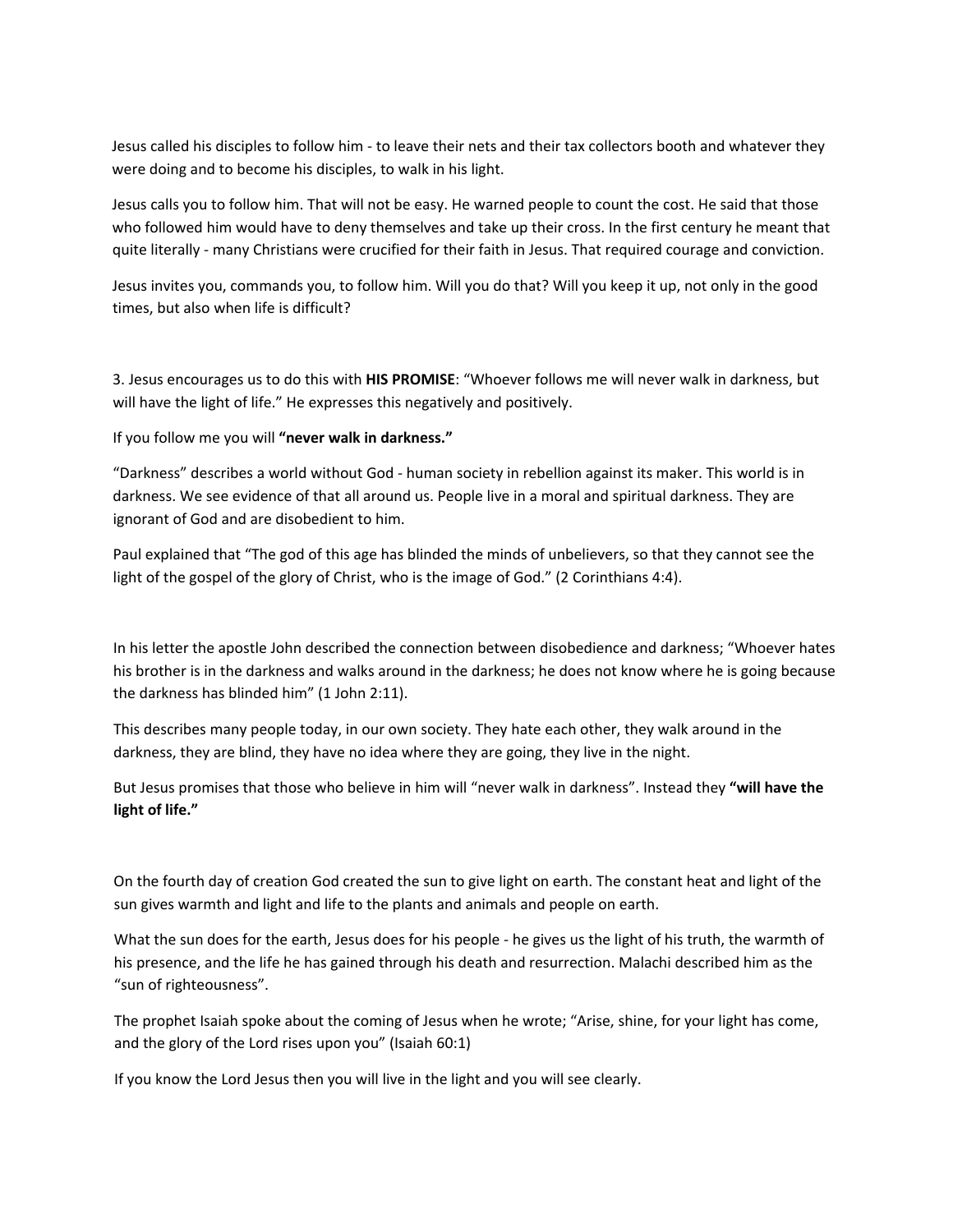John has recorded the story of one of Jesus' miracles to **illustrate this**. In chapter 9 we read about the man born blind. He lived in the darkness. His physical blindness was a picture of his spiritual blindness. He could not see where he was going. He did not know Jesus. He had no saving knowledge of God.

But Jesus saw him and cured him. He worked a miracle and gave him sight. The man could see! He could see the light of day and people's faces and the trees and buildings. He could live in the light.

Not only could he see with his *physical* eyes, but he could also see *spiritually*.

He believed in Jesus as the Son of Man.

He worshipped him as Lord.

Earlier he had been in a discussion with the Pharisees who had said to him; "Give glory to God. We know this man is a sinner." He replied, "Whether he is a sinner or not, I don't know. One thing I do know. I was blind but now I see." (verses 24‐25).

Can you say that? "One thing I do know. I was blind but now I see." Do you know this? Has this been your experience? Can you see the Lord Jesus with the eyes of faith? Are you living in the light of life?

When Paul wrote to the church in Corinth he gave us a beautiful description of this light of Christ shining in us; "For God who said, 'Let light shine our of darkness', made his light shine in our hearts to give us the light of the knowledge of the glory of God in the face of Christ." (2 Corinthians 4:6). If you believe in Jesus you have this light shining in your heart.

Now your task is to *spread* this light. Jesus wants his light to shine through you. "You are the light of the world", he told his disciples. "A city on a hill cannot be hidden. Neither do people light a lamp and put it under a bowl. Instead they put it on its stand, and it gives light to everyone in the house. In the same way, let your light shone before men, that they may see your good deeds and praise your father in heaven." (Matthew 5:14‐16).

God has "called you out of darkness and into his wonderful light." Live in that light. Reflect it to those around you. Hold it up for the people of the world.

A Sunday school song expresses this well:

"Jesus bids us shine with a clear pure light, Like a little candle burning in the night, In this world of darkness we must shine, You in your small corner and I in mine."